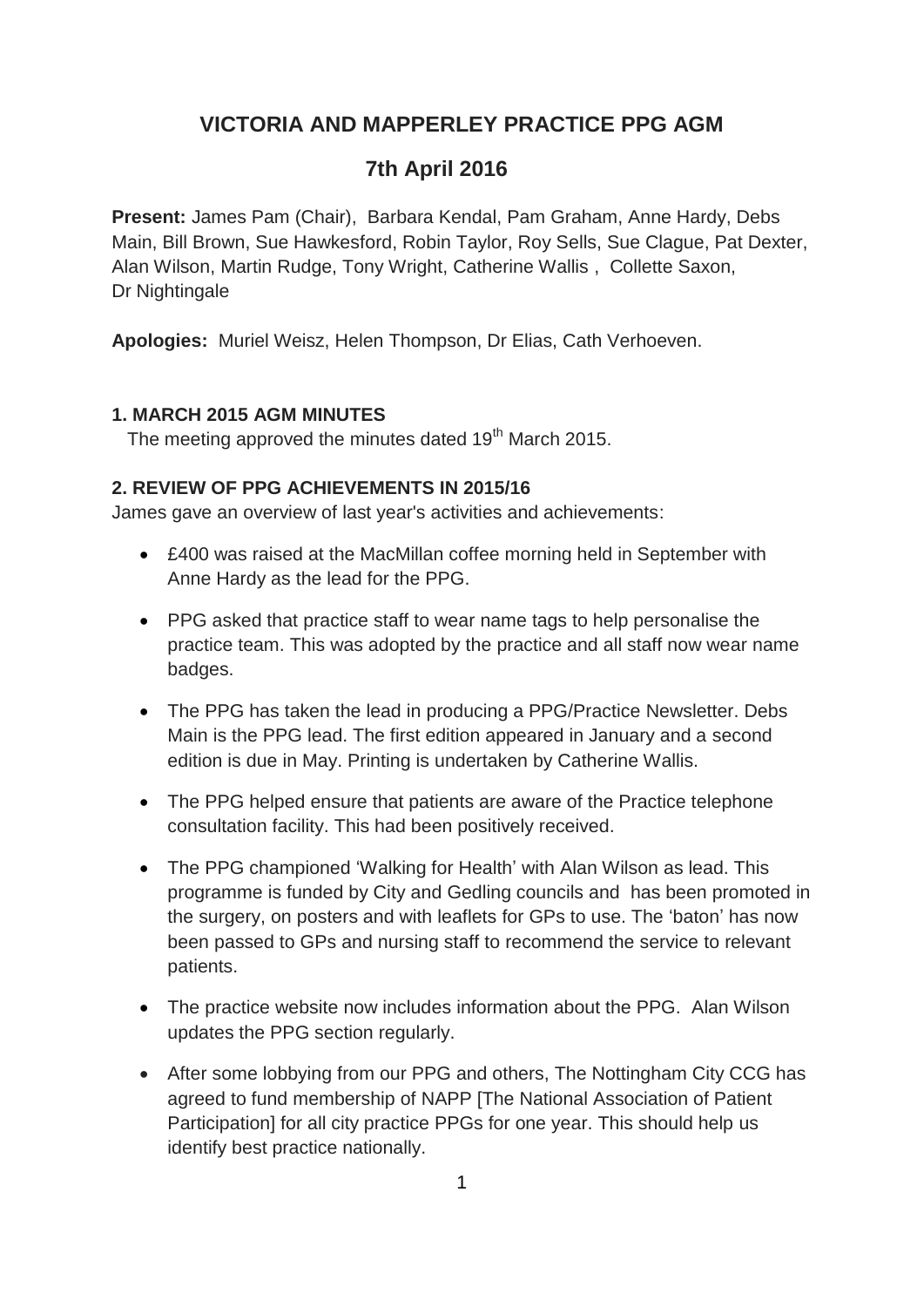### **3. REVIEW OF ACTION GROUP IN 2015/16**

Bill Brown presented a comprehensive report on the activities and achievements of the Action Group.

The Action Group comprises seven PPG volunteers who meet monthly, working on initiatives on behalf of the PPG.

We are concerned about our PPG not being representative of the practice population and we have tried numerous initiatives to rectify this. This issue is included in the Objectives for 2016/17.

The action group has produced the first newsletter which has been well received.

Alan Wilson has improved our presence on the website and promoted walking for **Health** 

A small group visited the Stenhouse practice in Arnold to share best practice. This provided learning for both practices. Further work on this will take place within the Robin Hood cluster in the forthcoming year.

Bill Brown did a lot of work on the Friends and Family Questionnaire during the year to enable results to be easily communicated to patients. 92% of patients said that they would recommend the practice, a very good result.

The action group would welcome new members and if anyone is interested please contact James Pam.[ vandmppg@gmail.com ] Pat Dexter commented on the professionalism of the PPG and the excellent practice team. These comments were supported by Martin Rudge.

## **4. ELECTION OF CHAIR AND SECRETARY**

Bill asked Collette Saxon if any names had been submitted for the post of Chair and Secretary. James Pam and Sue Clague were the only names submitted. It was proposed that James and Sue should be re-elected as Chair and Secretary respectively. Both were unanimously approved and James thanked everyone for their good wishes and positive feedback.

## **5. PPG OBJECTIVES FOR 2016/17**

James presented the recommended objectives for 2016/17. These had been circulated to members and the Practice in advance for comment.

**Objective 1** - By April 2017 the percentage of PPG members from the black, Asian and minority ethnic community will increase by 50%. We will also seek to recruit a member of the black and minority ethnic community to the Action Group.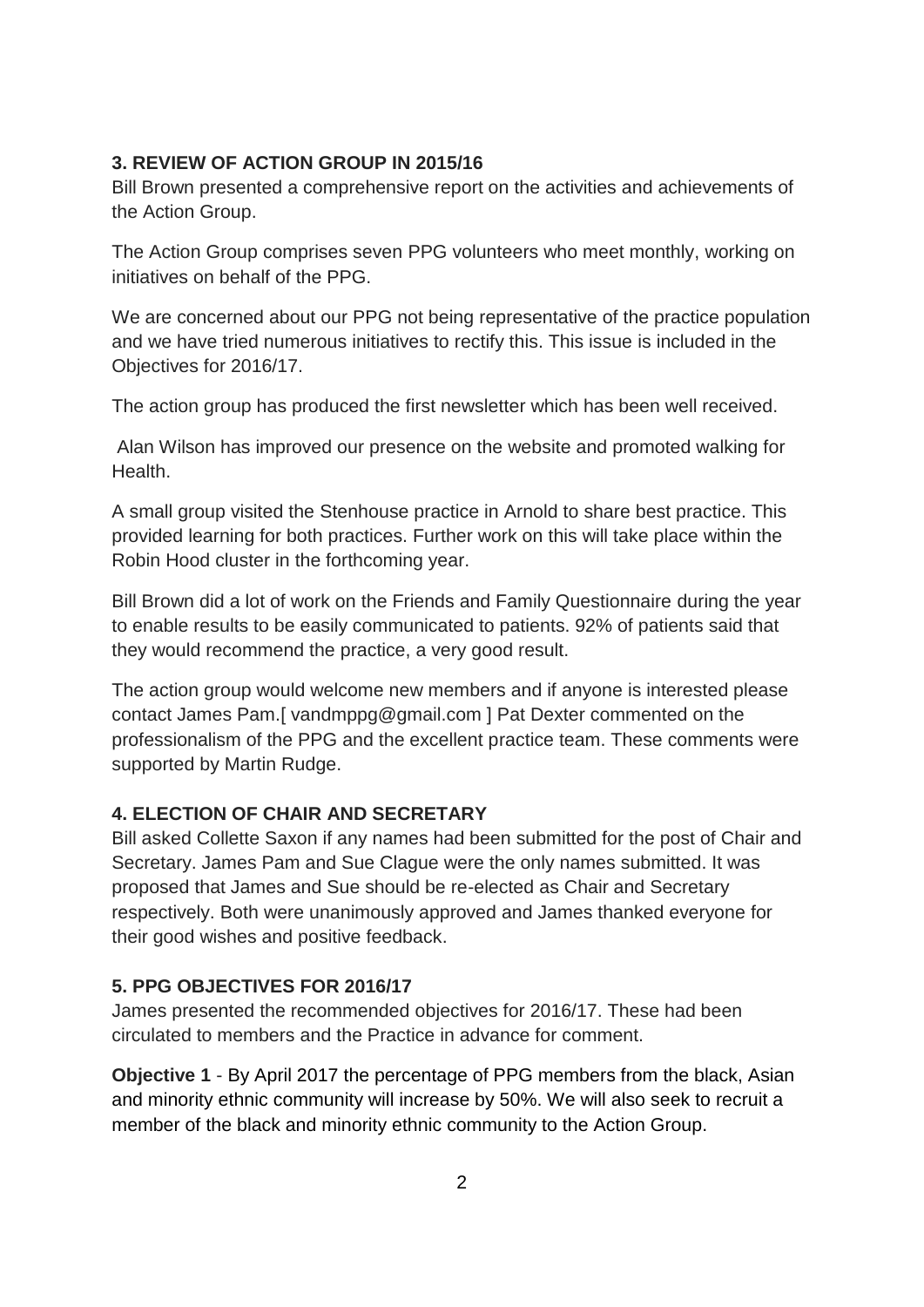*Dr Nightingale agreed that clinical staff could play a key role in encouraging patients to join the PPG and help us move towards a PPG that was more representative of the patient body.*

**Objective 2** - The PPG will raise the profile of on-line registration by writing Newsletter articles. PPG members will hand out application forms in waiting rooms and support the Practice in reviewing how the Practice website can ease the process of access to on-line application forms. The success of this objective will be measured by the increase over the year of completed & processed application forms from a baseline of 165 applications submitted by March 2016.

**Objective 3** - The PPG will attend cluster meetings, seek meetings with other PPG's and identify best practice that can be adopted within our PPG/Practice. The measurement of the effectiveness of this objective will be through reports to PPG meetings

**Objective 4 -** The PPG will produce three Newsletters between April 2016 and March 2017.

**Objective 5** - The PPG will organise a fundraising event for Macmillan Cancer Support in 2016.

*Dr Nightingale suggested that fundraising in support of the Nottingham Hospice could also be considered. This was discussed and will be given consideration.*

All five objectives were unanimously approved by the group and these will be progressed through the year.

#### **6. CONSTITUTION**

James presented the proposed an amended Constitution which has been updated to reflect current developments on communication, the recommendation that we cease having an interim PPG meeting, and the work and membership of the Action Group.

All changes were approved for adoption.

Pam asked how the PPG supported the Practice with work pressures and James gave some practical examples. There was a general positive discussion. The issue of texting appointment reminders was raised. The practice is awaiting system developments from the CCG before this can be progressed.

### **7. FUTURE VENUE FOR FULL PPG MEETINGS**

James asked for views on location of the three monthly PPG meetings. It was agreed to keep VHC as the venue.